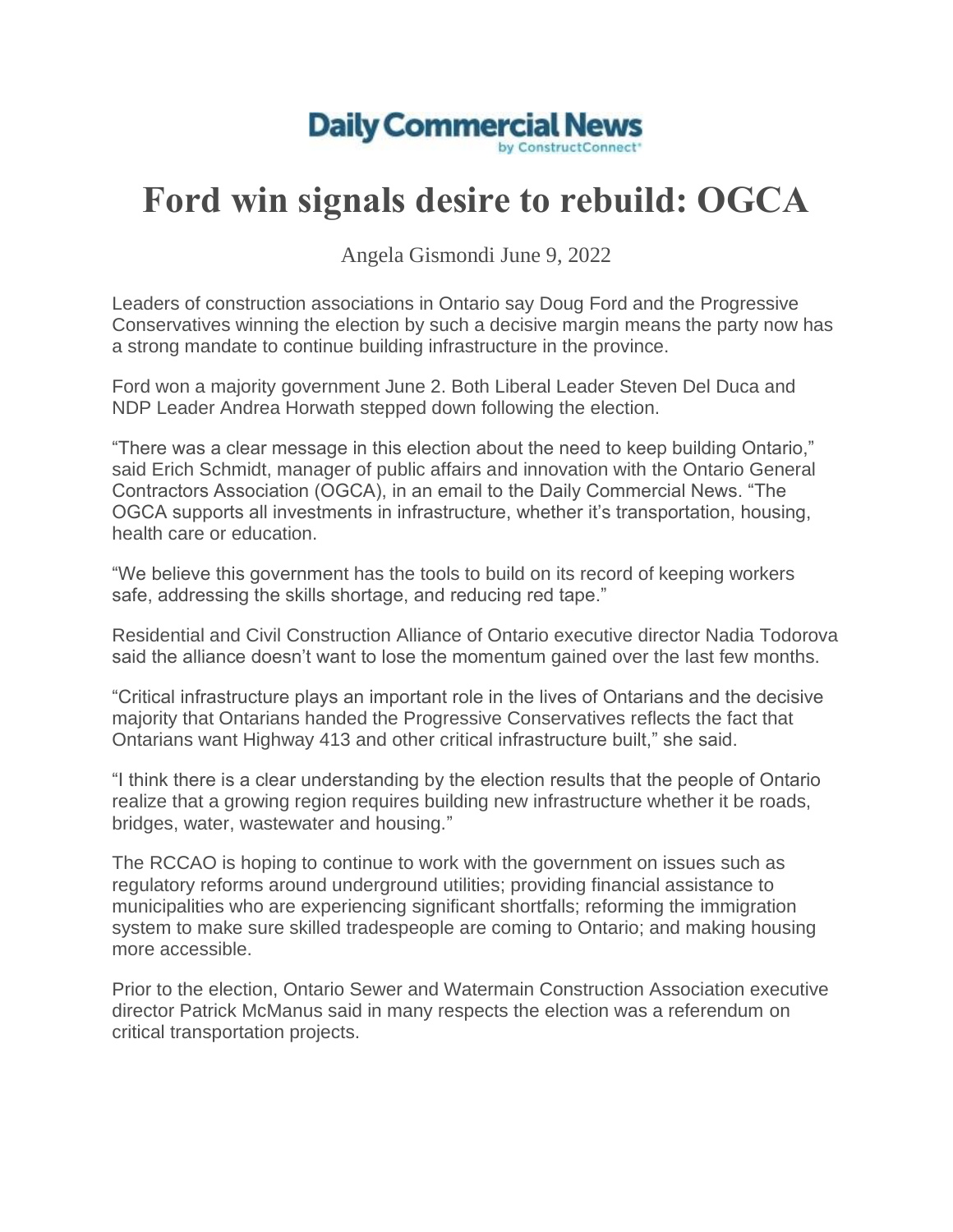"The re-election of the Ford government provides much needed continuity on a number of critical policy and programming files for the construction industry, foremost of which are the Highway 413 and Bradford Bypass," said McManus in an email to the Daily Commercial News. "The outcome of this is quite clear as all of the ridings along the proposed routes have elected representatives from the Progressive Conservative Party; the only party touting the need for these highways."

The Ontario Road Builders Association (ORBA) said while they didn't endorse any parties during the election, they were pleased the PC campaign focused on building transportation infrastructure.

"Of the four major parties, the Conservatives made a commitment to the construction of major infrastructure such as Highway 413 and the Bradford Bypass," reads a statement from ORBA. "We have repeatedly stated that building for the future was extremely important and definitely in the best interests of Ontario's long-term goals for growth and prosperity."

Karen Renkema, vice-president at the Progressive Contractors Association of Canada, said one of the items that will be top of mind for this government is responding to current economic fragility.

"I think that will be crucial to the government's intention to spend so much on infrastructure and their investments in rebuilding in Ontario right now. They need to do so with a real acute sense to the cost of it but also the fairness for everybody across the province," Renkema said.

"Ensuring that when the province is building infrastructure there is best bang for the buck for everybody and that we're doing so and we're including all workforces, regardless of who they are affiliated with from a union perspective, regardless of their gender, regardless of their race but finding a fair way for everybody to build our infrastructure."

She also said the government needs to focus on training skilled tradespeople for the future.

"Do we have enough training providers in Ontario to facilitate training our workforce? What type of training should we be providing?" she asked.

The new CEO of the Ontario Home Builders Association (OHBA) Luca Bucci said he was surprised by the magnitude of Ford's win.

"The one promise we're really looking forward to working with him on as an industry is to construct 1.5 million new homes over the next 10 years," Bucci said, adding the Housing Affordability Task Force created prior to the election sets out a blueprint for getting those homes built.